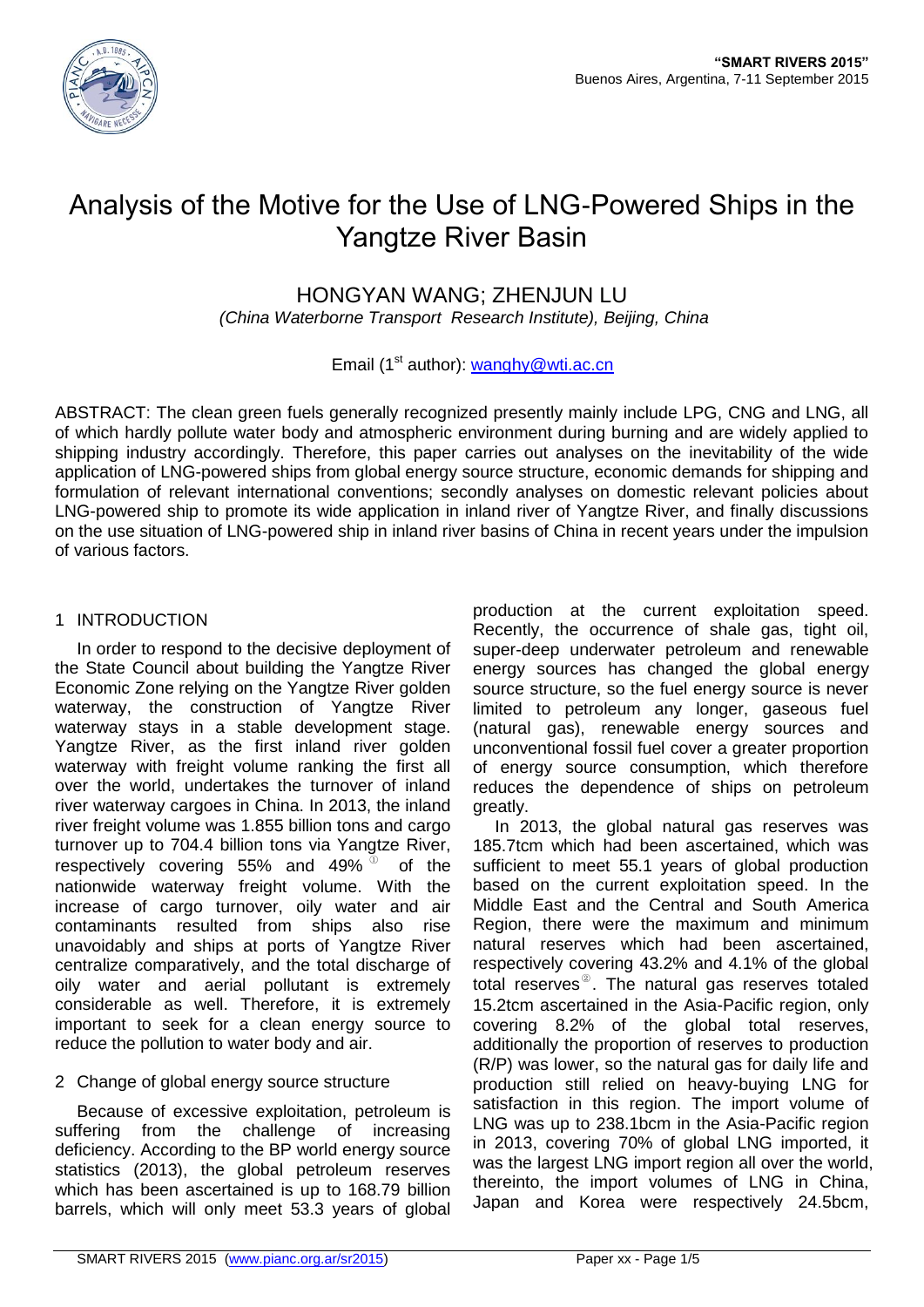

119bcm and 54.2bcm<sup>®</sup>. The prediction result of BP outlook 2035 shows China will be the second largest LNG import country in the train of Japan (13Bcf/d), with import volume up to 12Bcf/d.

Table 1: Natural Gas Distributions in China, Asia-Pacific region and all over the world

| Natura<br>I gas          | Proved<br>reserves | Productio<br>n | Consumptio | R/P<br>rati<br>O |
|--------------------------|--------------------|----------------|------------|------------------|
| China                    | 3.3tcm             | 117.1bcm       | 161.6bcm   | 28               |
| Total<br>Asia<br>pacific | $15.2$ tcm         | 489bcm         | 639.2bcm   | 31.              |
| Total<br>world           | 185.7tc<br>m       | 3369.9bc<br>m  | 3347.6bcm  | 55.              |

Source: BP statistical review of world energy June 2014

The exploitation of natural gas has changed the global energy source structure and become a motive for rapid development of LNG-powered ships at home and abroad, while the Asia-pacific region still depends on import of a plenty of LNG to meet the energy source demands. Shipping industry, as one of the main industries of energy source consumption, drives the development of liquefied natural gas (LNG), which is an inevitable demand for shipping development.

#### 3 Inherent requirement for shipping economy

#### *3.1 Environmental protection property of LNG fuel*

#### *3.1.1 Reduction of air pollution via LNG fuel*

For the purpose of reducing shipping cost, a ship owner always selects a heavy fuel oil with comparatively lower price as ship driving fuel. Such heavy fuel oil contains a lot of bitumen, carbon, sulfur and metal compounds, which inevitably generate multiple atmospheric pollutants during burning. According to statistics, carbon dioxides, sulfur oxides and nitrogen oxides annually discharged from ships cover 6%, 20% and 30% of the global total discharge amount respectively<sup>®</sup>. The impact of ship pollutants to ports and quality of air along rivers, it is extremely important to search for a clean energy source as ship-driving fuel. Natural gas, with methane as main ingredient, only generates a little CO2 and nitrogen oxides with few sulfur oxides during sufficient burning, so it is widely known and popularized in the shipping industry, instead of ship fuel.

# *3.1.2 Reduction of oil pollution via LNG fuel*

With the improvement of shipping conditions and the increase of tonnage of ships in Yangtze River waterway, the power of mechanical equipment rises accordingly, especially the application of large-

power diesel engine to a ship incurs that the oil content in water at the ship bilge increases as well. If the bilge water is treated improperly and drained out of the shipboard, the water body will be polluted seriously. Moreover, there are more sensitive resources within Yangtze River economic zone where the self-cleaning capacity of the water body is weaker, the sensitive areas include the most upstream Dianchi Lake, Erhai Lake, Lugu Lake and other lakes and reservoirs in Yunnan Province; the most downstream Taihu Lake, Hangjiahu Lake as well as the North-south Grand Canal region, etc. Consequently, the optimal method is to popularize LNG ships and take water lubrication technology instead of the traditional lubrication if completely getting rid of oil pollution and atmosphere pollution from ship.

#### *3.2 Economical efficiency of LNG fuel*

From the economic efficiency, the price of LNG on the current market is up to about 3/4 of the diesel oil, the price of natural gas per cubic meter equals to about that of a liter of diesel oil, if burning is available according to the LNG-diesel oil proportion of 7:3, the cost of ship after using LNG reduces by about 25%<sup>®</sup>. In accordance with the analyses in " Discussion on the Application of LNG to Inland Waterway Field of China" (Zhou Shumin), a 3000t cargo ship perennially sailing form Wuhan to Shanghai can save fuel expense up to 445 thousand Yuan every year after using double fuels including LNG and diesel oil, and such ship can recover it cost within a year besides the construction expense of 500,000 Yuan. Accordingly, in comparison with diesel oil powered ship, LNGpowered ship is economical soundly

#### *3.3 Gas supply guarantee of LNG fuel*

Due to the uneven distribution of natural gas all over the world, various regions need to rely on the import and export of natural gas to keep demands balanced, which therefore motivates the establishment of LNG receiving stations all over the world. Relevant statistics reveal that by the end of 2013, the number of domestic LNG gas stations had increased to more than 2000, and it is predicted that there will be an increase of more than 10000 domestic LNG filling stations from 2015 to 2020. In terms of the guarantee of liquefied natural gas supply, natural gas supply facilities are widely distributed to meet the regional demands for liquefied natural gas.

Comprehensively considering the natural gas's environmental protection, economy efficiency, natural gas supply guarantee and other reasons, the use of a liquefied natural gas ship can effectively improve the economic benefits of the ship operation.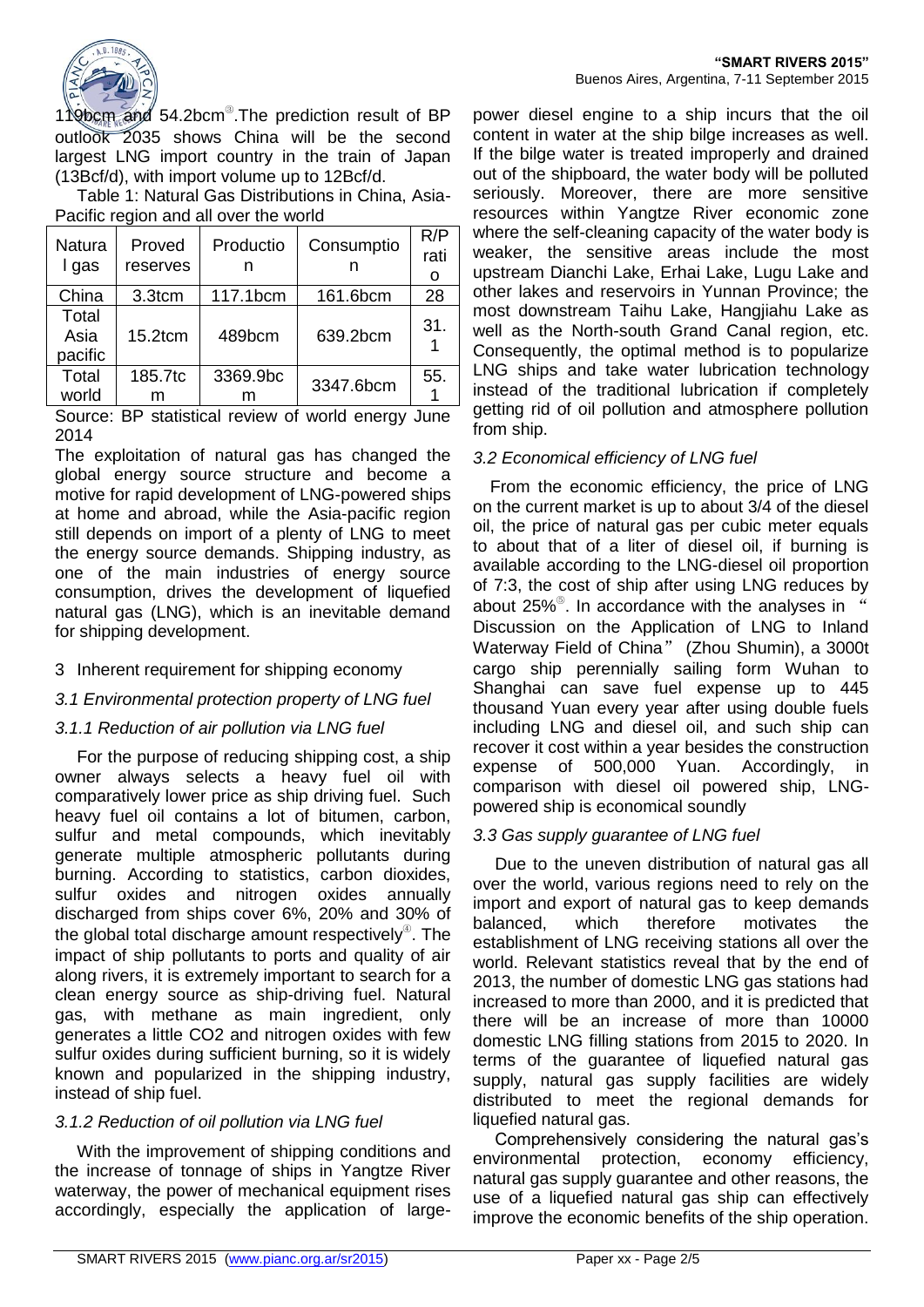

Therefore, the popularization of LNG ships can greatly meet the inherent requirements for the shipping economy.

4 Promotion of the Convention on the International Maritime Organization

## *4.1 Promotion of MARPOL supplementary provision VI*

The International Maritime Organization (IMO) passed the MARPOL supplementary provision VI in July 2011, which raises the standards for emission of ship's nitrogen oxides (NOx) and sulfur oxides (SOx). The Convention requires that the sulfur content of ship fuels must be less than 0.5% by 2020; for those ships entering Baltic Sea, the North Sea and the coastal waters of North America and Caribbean sea where emission control areas (ECA) are established, the sulfur content must be less than 0.1% by 2015 $^\circ$ .

For NOx emission standards, the 66th session of Marine Environment Protection Committee (MEPC) explicitly indicated the NOx TierIII standard would be implemented for all the ships entering the ECAs of North America and Caribbean Sea in America since January 1, 2016; for new emission control areas (NECA) designated in future, the Committee stipulates: ships constructed on or after the day when a new ECA is designated, or on the date later than the specified in the amendment of ECA or later ( the later date is chosen) should conform to the TierIII standard.

#### *4.2 Promotion of international gas fueled ship safety rules*

In order to reduce the pollution of SOx, NOx, CO2 and suspended particulates (PM2.5, etc.) emitted by gas fueled ships to the environment, IMO held the first meeting of "Cargo and Container Transportation Committee" (CCC) in London from September 8, 2014 to September 12, 2014, where the Rules for Safety of the International Gas Fueled Ships (the IGF rules, hereinafter referred to as" the rules ") were reviewed and finalized, which were passed on the 95th Maritime Safety Committee of the International Maritime Organization (IMO MSC95) and will take effect on January 1, 2017. The rules are designed to establish mandatory provisions (including monitoring provisions) for the systematic arrangement, installation, and testing of machinery and equipment used for the gas fueled ship, in order to become the basis for the design, construction and use of such ship.

The raise of emission standards for ship NOx and SOx in MARPOL Supplementary Provision VI and the formulation of IGF rules incur that the application of ordinary fuel vessels to the shipping

industry falls into a dilemma, which therefore accelerates the transformation speed of ships taking LNG as driving fuel.

#### 5 Driving of national policies

#### *5.1 The latest regulations regarding the use of LNG-powered ships in inland waters*

In order to promote the safe use of the LNG fuel ships in inland rivers, only in December 2014 did China Maritime Bureau issue three provisions on LNG-powered ship:

1) The Safety Supervision and Management Regulations on LNG Fuel Ships in Inland Rivers aims to supervise and manage inland river LNGpowered ships sailing, anchoring, operating and engaging in inland river traffic safety activities in inland navigable waters of the people's Republic of China;

2) The Notice Of Relevant Items On Promoting the Application Of Liquefied Natural Gas As Ship Fuel proposes the inspection certificate and pilot requirements for the application of LNG fuel to inland river ships and definitely prescribes the design and reconstruction requirements for ships and ship safety management;

3) Provisional Rules for Safety Supervision and Management on Water Liquefied Natural Gas Filling Stations proposes the establishment and site selection requirements for filling stations, advocates on the management on the safety and pollution prevention of fuel ships and stipulates the emergency response procedures for filing stations.

## *5.2 The latest regulations regarding the use of LNG-powered ships in the Yangtze River*

The rapid growth and utilization of shale gas in the world has a great impact on China, which motivates the popularization and application of fuel ships in inland waters, lakes and reservoirs. In 2014, the State Council issued The State Council's Guidance on Promotion of the Development of the Yangtze River Economic Zone by Right of the Golden Channel, to create a green energy source industry zone along the Yangtze River, construct state-level demonstration zones for the comprehensive development of shale gas such as Changning-Weiyuan in Sichuan Province, the north parts of Yunnan and Guizhou, Fuling in Chongqing etc, and also steadily push forward the construction of coastal liquefied natural gas receiving stations, so as to strictly control and govern water pollution in the Yangtze River.

On November 18, 2014, the Ministry of transport publicized the List of the First Batch of Pilot Demonstration Projects on the Application of LNG to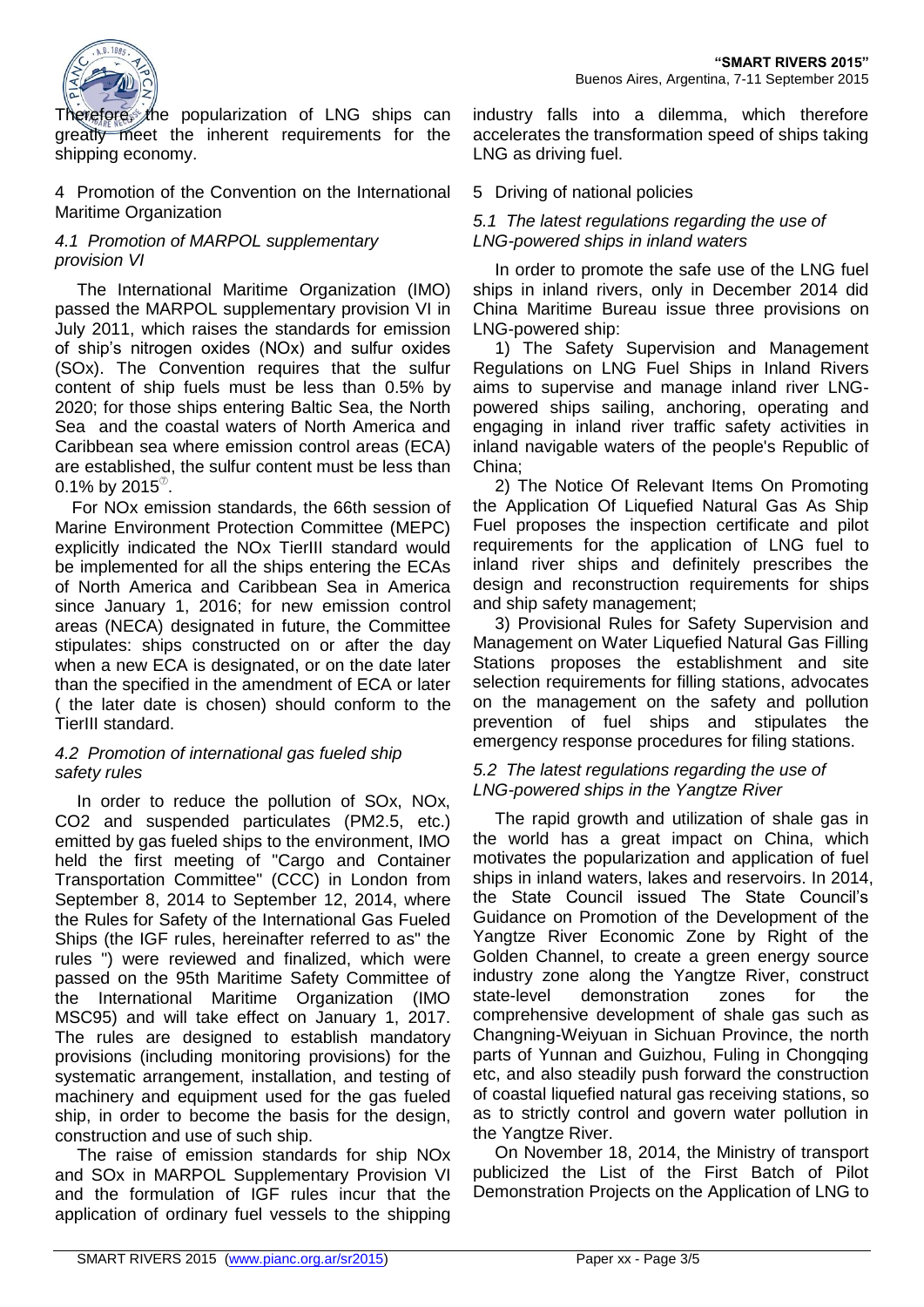

Water Transportation Industry, in which pilot projects in the Yangtze Basin include:

1) The comprehensive LNG pilot project for backbone ships of Sinotrans &CSC Holdings Co., Ltd along the trunk line of the Yangtze River: it is proposed to build two inland river LNG-powered ships which are applied to the main waterway of the Yangtze River, construct LNG filling station and LNG loading/unloading dock at the supporting pilot of Huanggang, Hubei Province, as well as onshore water/land LNG filling station at the pilot site of Yichang, Hubei Province.

2) Sinopec's "oil and gas combination" pontoon style LNG filling station construction pilot project along the trunk line of the Yangtze River: it is proposed to build two pontoon style LNG filling stations with "oil and gas combination";

3) Onshore LNG filling station and LNG transhipment station pilot project of ENN Energy Holdings Limited along the middle-lower reaches of the Yangtze River: it is proposed to construct an onshore LNG filling station at on the trunk line pilot of the Yangtse River, research and bring forward LNG filling station service standards for ships along the trunk line of the Yangtze River.

#### 6 The latest use of LNG-powered ship

GL DNV data show that the global LNG-powered ships will reach nearly 1800 in 2020. In the next three years, 37 LNG-powered ships will be put into operation, and the reconstruction work of 2 LNGpowered ships will be completed within three years. According to Lloyd's prediction, the LNG fuel will reach 11% of the market share maximally by 2030.

Due to China's complex inland navigation ship types and obsoleted ship equipment, different from European and American countries which are dominated by new-built ships, China mainly focuses on the reconstruction of fuel powered system with regard to the popularization of LNG-powered ship. Namely, without changing the original diesel engine structure, a flammable LNG hybrid combustion system is added without changing the original diesel oil engine structure to form a diesel oil –LNG hybrid system. Compared with the single fuel-powered system, the energy-saving and emission reduction of the dual fuel powered system mainly represent such aspects as reduction of noise pollution, reduction of dust and waste oily water discharge, reduction of sulfur oxides discharge up to 80% ~90%, as well as carbon dioxide emission up to 15%~20%<sup>⑨</sup> . In April 2015, the first two inland river LNG dual fuel powered ships named "Shandong Zaozhuang Cargo Ship 2662" and "Shandong Zaozhuang Cargo Ship 3666" successfully launched for trial sailing in Zaozhuang City, which realized the

"0" breakthrough of inland river shipping clean energy source ship in Shandong Province.

Considering the safety hazard of the dual fuel powered ship, pure LNG-powered ships were put into operation in China's inland rivers in 2015, really realizing the fuel oil substitution rate of 100%. On March 5, 2015, China's first pure LNG-powered ship named " Green Power 6002" had a successful sailing trial, which adopted pure LNG fuel engine as main propulsion mainframe, reaching 25% reduction of the carbon dioxide emissions, 90% reduction of nitrogen oxide emissions and zero emission of sulfur oxides, PM2.5, oily water and domestic sewage, so it is regarded as a real clean ship $^{\circledcirc}$ . Since March in this year, the first three pure LNGpowered ships have been constructed in Yancheng, Jiangsu Province. Once they are put into operation, the fuel costs will reduce by 30% at most, and LNG burning can reduce the nitrogen oxides emission up to 39% and carbon dioxide emission up to 90%. Since March 28, Shanghai Green Power Water Transport Co., Ltd. (hereinafter referred to as the "Green Water Transport") has begun to construct the first 200 LNG-powered ships, which emblematizes the commencement of a large-scale renewal of inland river water transportation tools.

# 7. CONCLUSION

In summary, four conclusions are educed as follows, aiming at the cause analyses of the wide popularization and use of LNG-powered ship in the inland river of the Yangtze River:

1) The development and utilization of natural gas has changed the global energy source structure, reduced the dependence of ship fuels on petroleum, which becomes one of the motivations for the rapid development of LNG-powered ships at home and abroad.

2) In comparison with ordinary fuels, LNG, as ship driving fuel, reduces the burden on the environment during use; the higher performance price ratio of LNG meets the benefits of ship owners; the wide distribution of natural gas supply facilities and the establishment of large-scale LNG receiving stations meet the inherent requirements for the shipping economy, which lays solid foundations for the rapid development of LNG-powered ships in the inland rivers of China.

3) With the increase of emission control areas in recent years, much stricter rules for the emission of ship nitrogen oxides (NOx) and sulfur oxides (SOx) are prescribed in MARPOL convention, together with the formulation of relevant safety rules for LNG-powered ships (IGF rules), which accelerates the speed of transformation towards LNG driving fuel.